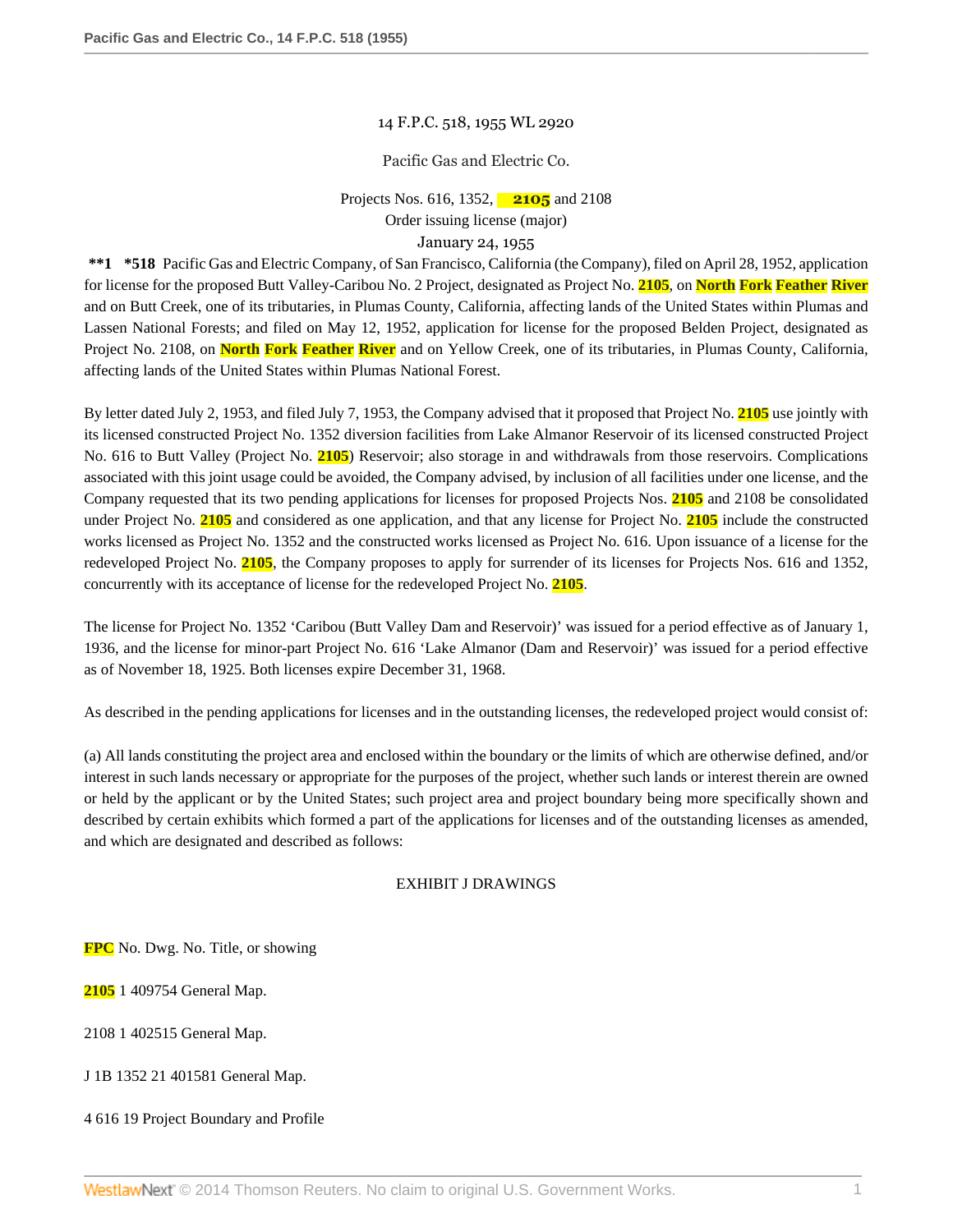of Projects.

### **\*519** EXHIBIT K DRAWINGS

K 1 **2105** 2 409755 Plan showing project works at Lake

Almanor and Butt Valley Reservoir.

- 2 **2105** 3 409758 Transmission Line.
- 3 **2105** 4 409757 Profiles of Tunnels.
- 4 **2105** 5 409756 Plan of Project Works.
- 1 2108 2 402517 Map of Reservoir.
- 2 2108 3 402516 Plan of Project Works.
- 3 2108 4 402518 Profiles.
- 1B 1352 22 401982 Lake Almanor to Butt Valley.
- 2B 1352 23 402240 Butt Valley Reservoir.
- 3B 1352 24 402241 Butt Valley Reservoir.
- 4B 1352 25 402242 Butt Valley Dam to Caribou P. H.
- 5B 1352 26 401582 Transmission Line.
- 6B 1352 27 401583 Transmission Line.
- 7B 1352 28 401584 Transmission Line.
- 1d 616 20 Encroachments on National Forest

Reserve.

1e 616 21 Encroachments on National Forest

Reserve.

- 2 616 3 Calif Enlargement of Lake Almanor Dam,
- Map and Cross Section of Dam.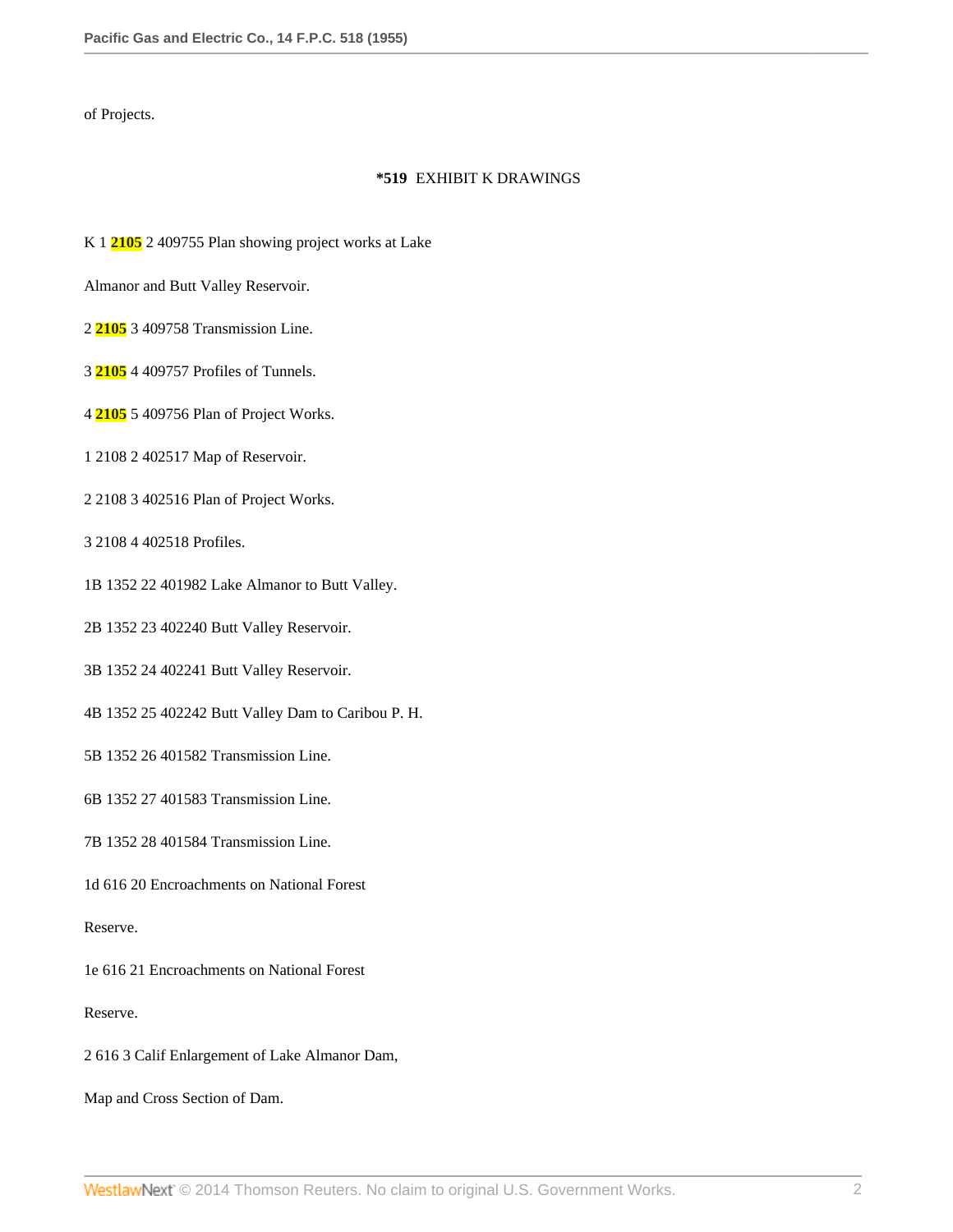**\*\*2** NOTE.-Sheets Nos. 2B, 3B, 4B, 5B, and 6B revised Apr. 25, 1952.

#### (b) Principal structures consisting of:

(i) *Proposed Butt Valley-Caribou No. 2 Project (No. 2105)*.-An intake structure each at Lake Almanor Reservoir (Intake No. 1A) and at Butt Valley Reservoir (Intake No. 2A); a pressure tunnel (Tunnel No. 1A) about 11,000 feet long from Lake Almanor Intake No. 1A to the Butt Valley Powerhouse; penstock; a pressure tunnel (Tunnel No. 2A) about 9,200 feet long from Butt Valley Reservoir Intake No. 2A to Caribou No. 2 Powerhouse penstock; a penstock leading into each powerhouse; a surge tank for each conduit system; Butt Valley Powerhouse, at head of Butt Valley Reservoir, to house one vertical turbine-generator unit of 48,000-Kva (0.9 P.F.) (55,000 h.p.) capacity; Caribou No. 2 Powerhouse, on right bank of **North Fork** of **Feather River**, to house two vertical turbine-generator units each of 63,000-Kva (0.9 P.F.) (75,000 h.p.) capacity; a substation and switchyard at each powerhouse; one 220-Kv transmission line about 8 miles long to extend from Butt Valley plant to the Caribou No. 2 plant; a short tap line to extend from Caribou No. 2 Powerhouse to a switch and bus structure nearby; miscellaneous hydraulic, mechanical, and electrical appurtenances and project works including a cross-connection near Lake Almanor intakes, between existing pressure Tunnel No. 1 and proposed pressure Tunnel No. 1A, and a by-pass pipe at pressure Tunnel No. 1A outlet portal to divert water to Butt Creek.

(ii) *Proposed Belden Project (formerly No. 2108)*.-A gated diversion dam, across **North Fork** of **Feather River**, about 150 feet in height above stream bed with spillway crest at Elev. 2958; a reservoir to extend upstream to applicant's existing Caribou Powerhouse and having an effective reservoir capacity of about 900 acre-feet between normal operating water surface (Elev. 2975) and minimum operating water level (Elev. 2950) and a gross capacity of about 2,500 acre-feet at Elev. 2975 (all elevations are based on applicant's datum); a wheel-gate equipped intake structure; two pressure tunnels aggregating 33,700 feet in length, one on each side of the **North Fork** of **Feather River** siphon and forming therewith a uni-linear conduit from the intake to the beginning of penstock, and a siphon about 1,750 feet long crossing **North Fork** of **Feather River**; a penstock wye-branching into two pipes, to the powerhouse; a differential surge chamber 65 feet inside diameter; Belden Powerhouse, on left bank of Yellow Creek, to house two vertical turbine-generator units each of 65,000-Kva (0.9 P.F.) (78,000 h.p.) capacity; a substation and switchyard; one short tap line from Belden Powerhouse to **\*520** a switch and bus structure nearby; and miscellaneous hydraulic, mechanical and electrical appurtenances.

(iii) *Existing Caribou (Butt Valley Dam and Reservoir) Development (No. 1352)*.-Caribou Tunnel No. 1 extending from Lake Almanor Reservoir to the Butt Creek watershed; Butt Valley Dam and Reservoir; Caribou Powerhouse having an installed capacity of approximately 90,000 horsepower; a conduit extending from the Butt Valley Reservoir to the Caribou Powerhouse; a 165,000-volt transmission line extending from the Caribou Powerhouse to the Big Bend Powerhouse; roads extending from the Caribou Powerhouse toward Howells and to Butt Valley; and miscellaneous appurtenances.

**\*\*3** (iv) *Existing Lake Almanor Dam and Reservoir Development (No. 616)*.-A hydraulic fill dam, across **North Fork** of **Feather River**, having a crest elevation 4,500 and known as the Lake Almanor Dam, and a reservoir of 1,310,000 acre-feet capacity created by said dam and known as the Lake Almanor Reservoir.

-the location, nature, and character of which structures of (i) through (iv) are more specifically shown and described by the exhibits hereinbefore cited and by certain other exhibits which formed part of the applications for licenses for proposed Projects Nos. **2105** and 2108 and of the outstanding licenses, as amended, for the existing Projects Nos. 1352 and 616, and are described as follows:

# EXHIBIT L DRAWINGS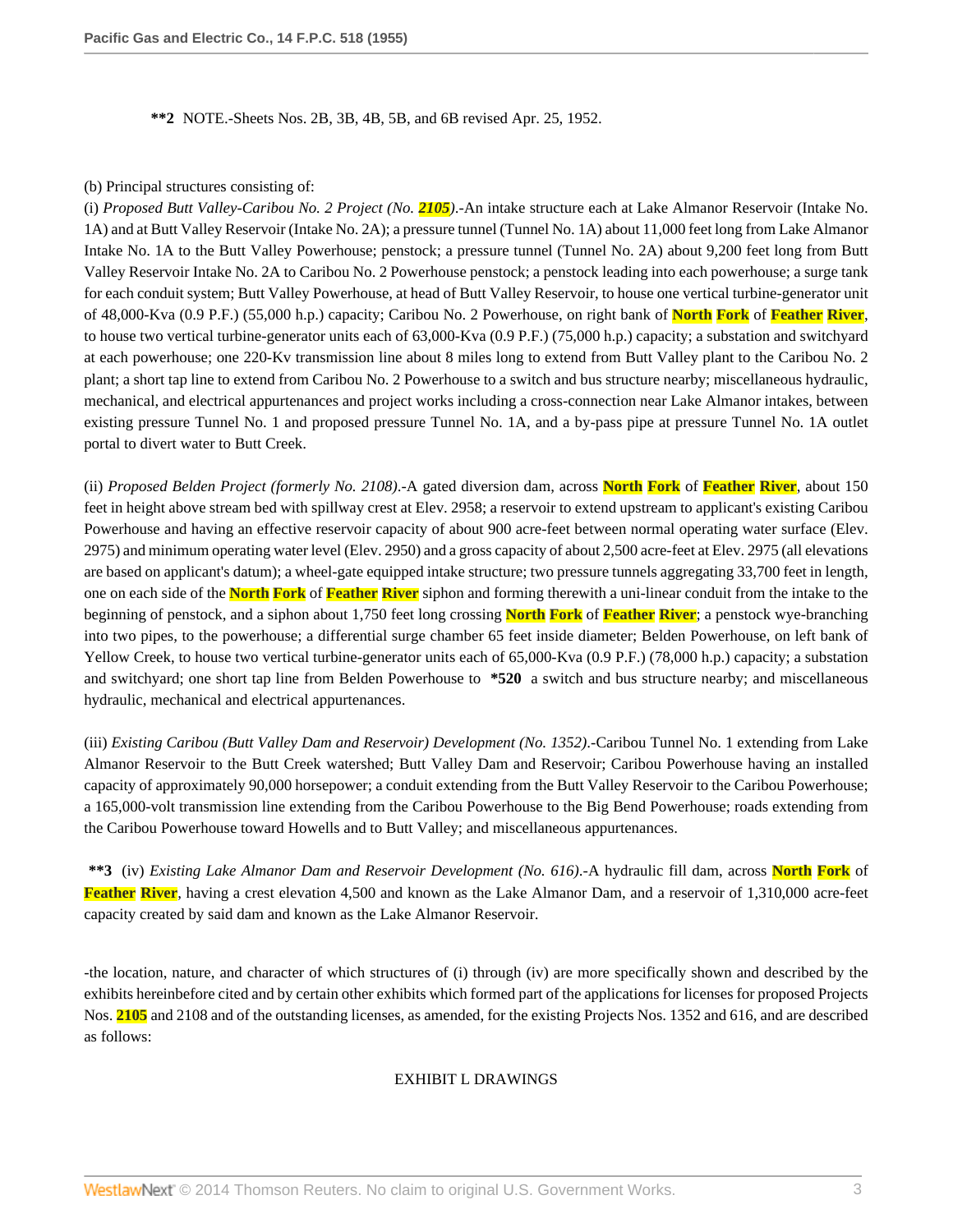- L 1 **2105** 6 409759 Intake Structures.
- 2 **2105** 7 409760 Penstocks and Surge Chambers.
- 3 **2105** 8 409761 Butt Valley Powerhouse.
- 4 **2105** 9 409762 Caribou No. 2 Powerhouse.
- 1 2108 5 402519 Dam, Intake and Tunnel.
- 2 2108 6 402520 Siphon, Penstock and Surge Chamber.
- 3 2108 7 402521 Belden Powerhouse.
- 1 1352 4 47325 Intake Tower and Channel-Tunnel

No. 1.

- <span id="page-3-0"></span> $2<sup>1</sup>$  $2<sup>1</sup>$  $2<sup>1</sup>$  1352 5 47326 Intake Tower-Tunnel No. 2.
- 3 1352 6 47327 Misc. Details.
- 4 1352 7 47328 General Arrangement-Caribou P.H.
- 5 1352 17 47536 Tunnel Details.

NOTE.-The license for Project No. 616 identifies the following structura drawings as Exhibits K. They are L drawings in purpose:

Exhibit **FPC** No. Dwg. No. Title, or showing

K 3 616 15 Elevation of Intake Tunnel No. 1.

4 616 16 Plan of Intake Tunnel No. 1.

- 5a 616 23 General Plan of Spillway.
- 6 616 7 Spillway Walls.
- 7 616 8 Spillway Crest.
- 8a 616 22 Details of the Lower End of the Spillway

Sta., 2 07.70 Big Meadows

Dam.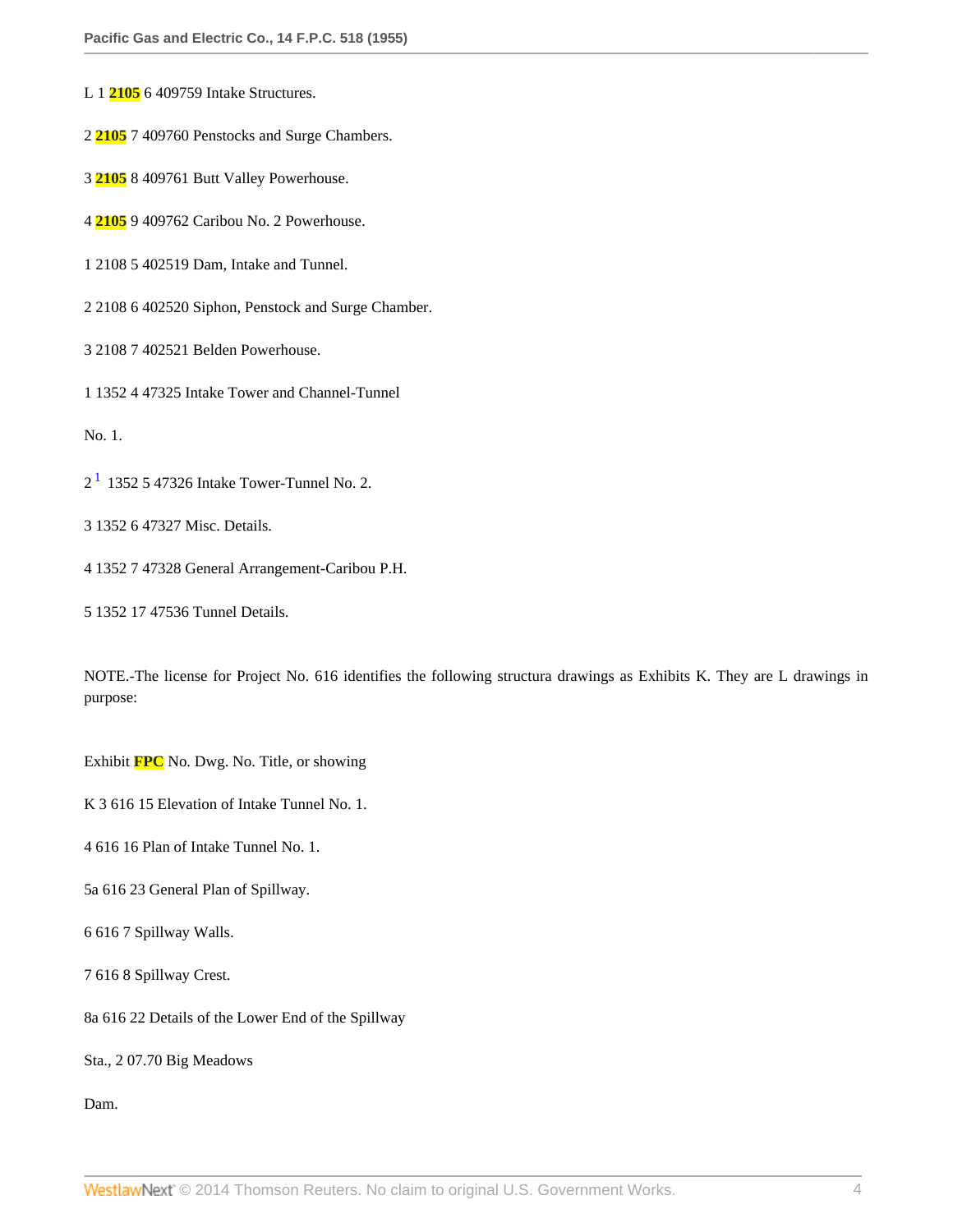9 616 10 Conduit Details.

10 616 11 Intake Tower for Conduit.

11 616 12 Gates in Intake Tower.

### EXHIBIT M

(*Filed as Project No. 2105*) (In 2 sheets). 'General Descriptions and General Specifications of Mechanical, Electrical and Transmission Equipment, Butt Valley-Caribou No. 2 Project.'

(*Filed as Project No. 2108*) (In 2 sheets). 'General Descriptions and General Specifications of Mechanical, Electrical and Transmission Equipment, Belden Project.'

(c) All other structures, fixtures, equipment or facilities used or useful in the maintenance and operation of the project and located on the project area, including such portable property as may be used or useful in connection with **\*521** the project or any part thereof, whether located on or off the project area, if and to the extent that the inclusion of such property as part of the project is approved or acquiesced in by the Commission; also, all riparian or other rights, the use or possession of which is necessary or appropriate in the maintenance or operation of the project.

**\*\*4** (d) The proposed and existing installed capacities are as follows:

Proposed installed

capacity (h.p.)

Project:

**2105** (Butt Valley-Caribou No. 2) 205,000

2108 (Belden) 156,000

1352 (Caribou No. 1) 90,000

616 (Almanor)

----

451,000

The Company proposes to continue to distribute and sell the energy to the public in the central and northern parts of California.

The application for license respecting Project No. **2105** describes a proposed 220-Kv transmission line, about 8 miles long, from the Butt Valley plant to the Caribou No. 2 plant; a short 220-Kv transmission tap line from Caribou No. 2 powerhouse switch and bus structure to the Company's transmission system; and a short tap line from the plant to the switch and bus structure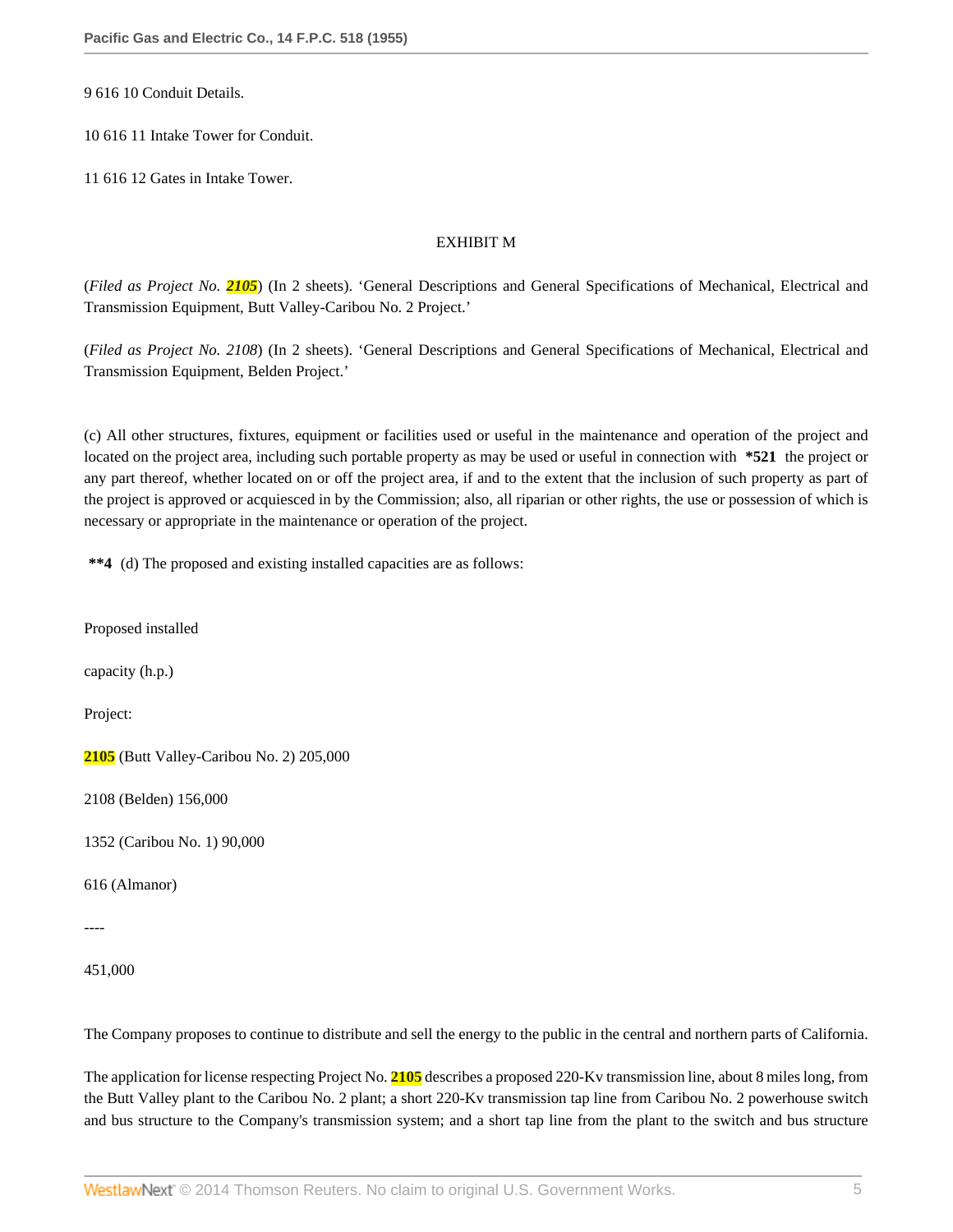nearby. The application for license respecting Project No. 2108 describes three proposed 'short 220-Kv tap lines from the high tension switch and bus structure at the plant to the Company's interconnected transmission system,' and a short tap line from the plant to the switch and bus structure nearby. The applications just referred to lack information regarding transmission lines connecting switch and bus structures of Caribou No. 2 and Belden plants to lines of the Company's system to provide an outlet for the power produced by these plants.

The Office of the Chief of Engineers, Department of the Army, has reported that the proposed projects would have no significant effect on any existing, authorized, or presently contemplated flood-control or navigation project of the Corps of Engineers; that the operation of the existing licensed Projects Nos. 616 and 1352 as a unit with the proposed projects would not affect the interest of the Corps; and that terms and conditions in the interest of navigation for insertion in any license issued are not considered necessary.

The Secretary of the Interior, in reporting favorably on the redeveloped project, has recommended for inclusion in any license therefor, special terms and conditions hereinafter substantially provided for.

The Chief, Forest Service, acting for the Secretary of Agriculture, who has supervision over the Plumas and Lassen National Forests, has reported favorably on the redeveloped project, and has recommended for inclusion in any license therefor special terms and conditions hereinafter substantially provided for.

The Governor of the State of California and the California Department of Fish and Game have reported favorably on the redeveloped project, and have recommended for inclusion in any license therefor special conditions hereinafter substantially provided for.

The Company states that it desires to begin construction of the Butt Valley-Caribou No. 2 unit as soon as possible after issuance of a license, and estimates that the proposed unit will be completed 3 1/2 years after construction is commenced. The Company states that it desires to begin construction **\*522** of the Belden unit at such time as it is necessary to complete same 18 months after completion of the Butt Valley-Caribou No. 2 unit.

# The Commission *finds:*

**\*\*5** (1) The proposed Butt Valley-Caribou No. 2 and Belden hydroelectric facilities hereinbefore more fully described in paragraph (b)(i) and (ii) involving, among other betterments, an increase in the authorized installed capacity from 90,000 horsepower to 451,000 horsepower, constitute an enlargement and redevelopment of the existing Caribou Project and Lake Almanor Dam and Reservoir hydroelectric facilities hereinbefore more fully described in paragraph (b)(iii) and (iv).

(2) The Company is a corporation organized under the laws of the State of California and has submitted satisfactory evidence of compliance with the requirements of all applicable State laws insofar as necessary to effect the purposes of a license.

(3) No conflicting application is before the Commission. Public notice has been given as required by the Act.

(4) The redeveloped project does not affect any Government dam, nor will the issuance of a license therefor as hereinafter provided affect the development of any water resources for public purposes which should be undertaken by the United States itself

(5) The issuance of a license for the redeveloped project as hereinafter provided will not interfere or be inconsistent with the purposes for which the Plumas and Lassen National Forests were created or acquired.

(6) The redeveloped project will occupy 1465.61 acres of lands of the United States, exclusive of transmission line rights-ofway.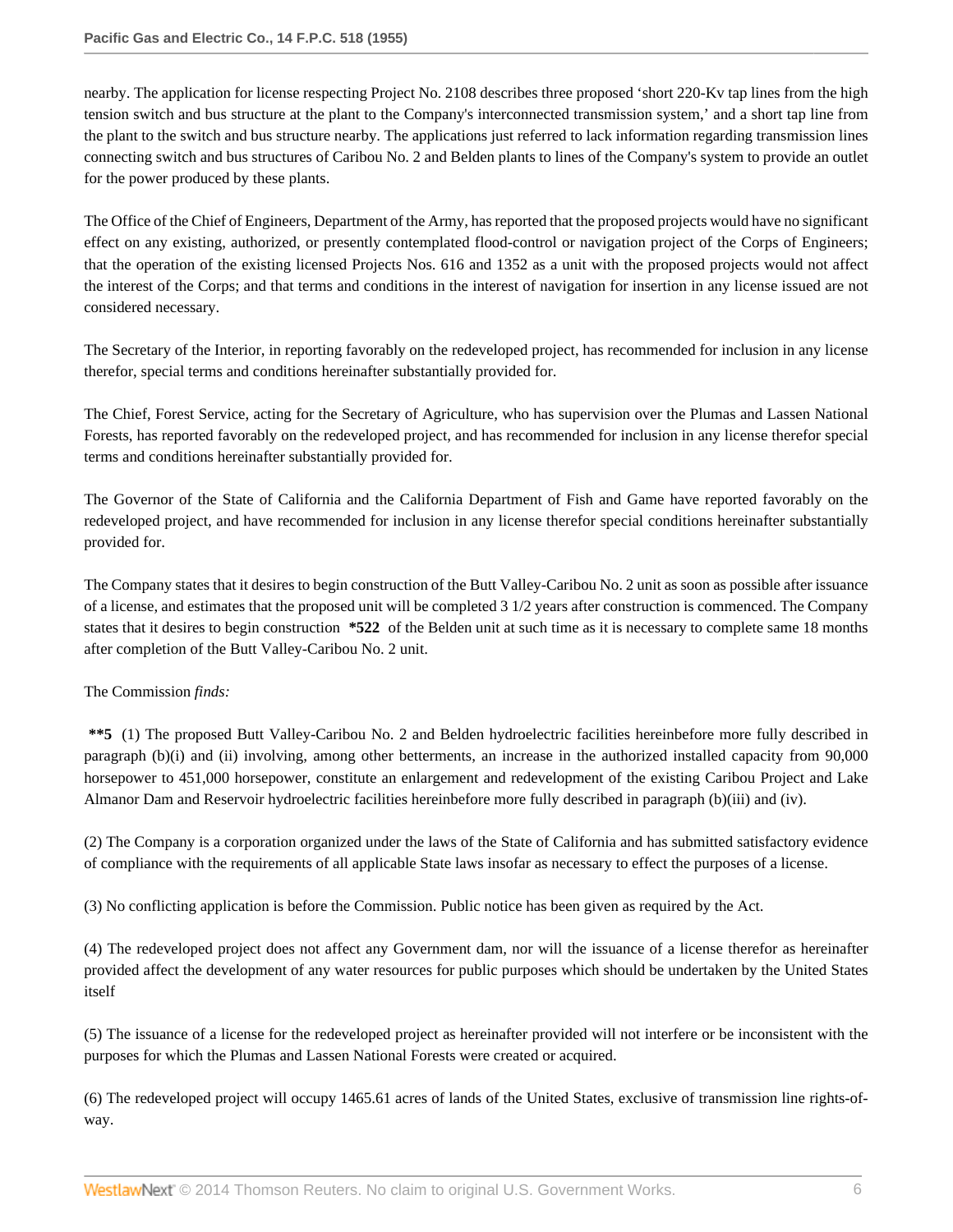(7) Under present circumstances and conditions and upon the terms and conditions hereinafter imposed, the redeveloped complete project is best adapted to a comprehensive plan the improvement and utilization of water-power development, and for other beneficial public uses, including recreational purposes.

(8) The installed horsepower capacity of the redeveloped project hereinafter authorized for the purpose of computing the capacity component of the administrative annual charges is 451,000 horsepower.

(9) The amount of annual charges to be paid under the license for the purpose of reimbursing the United States for the costs of administration of Part I of the Federal Power Act, and for recompensing it for the use, occupancy, and enjoyment of its lands, is reasonable as hereinafter fixed and specified.

(10) It is desirable to reserve for future determination the question of what transmission lines and appurtenant facilities, if any, for the transmission of power from the Caribou and Belden developments shall be included in this license.

(11) The maps, plans, and statements described as exhibits in paragraphs (a) and (b) above conform to the Commission's rules and regulations and should be approved as part of the license for the redeveloped project.

### The Commission *orders:*

(A) This license is issued to Pacific Gas and Electric Company under the provisions of the Federal Power Act for a period of 50 years, effective as of November 1, 1954, for the construction and operation upon lands of the United States of Project No. **2105**, subject to the terms and conditions of the Act which is incorporated by reference as a part of this license, and subject to such rules and regulations as the Commission has issued or prescribed under the provisions of the Act.

**\*\*6 \*523** (B) This license is also subject to the terms and conditions set forth in Form L-2, 17 **F**. **P**. **C**[. 62,](http://www.westlaw.com/Link/Document/FullText?findType=Y&serNum=1957052752&pubNum=921&originationContext=document&vr=3.0&rs=cblt1.0&transitionType=DocumentItem&contextData=(sc.Search)) December 15, 1953, entitled 'Terms and Conditions of License for Unconstructed Major Project Affecting Lands of the United States,' except for Article 20 thereof, which terms and conditions are attached hereto and made a part hereof; and subject to the following special conditions set forth herein as additional articles:

*Article 25*. The Licensee shall commence construction of the Butt Valley-Caribou No. 2 project works within one year from the effective date of license and with due diligence shall complete those project works within four years from said effective date, and shall commence construction of the Belden project works within three years from the effective date of license and with due diligence shall complete those project works within six years from said effective date.

*Article 26*. The Licensee shall conduct, together with interested Federal and State of California agencies, an investigation leading to the determination of the amounts and rates of flow necessary to be bypassed at all points of diversion for the support of fish life and for recreation purposes. In the determination of such amounts and rates of flow, full consideration shall be given to the use of available water supply for power purposes: *Provided however*, That pending the conclusion of this investigation, Licensee shall provide in all but dry years a flow in the stream immediately below the Belden Diversion Dam of not less than 100 cfs during the period from May 1 to October 31 and 50 cfs during the remainder of the year. These flows shall be supplemented by additional releases at Belden Diversion Dam when and if necessary to make up a total flow of not less than 200 cfs at the Gansner Bar Gaging Station from May 1 to October 31, and 100 cfs during the remainder of the year: *Provided further*, That the releases at Belden Diversion Dam may be reduced to flows necessary to produce a minimum flow at Gansner Bar Gaging Station of 100 cfs (1) during the months of May and June when the total annual precipitation at Canyon Dam from July 1 to April 30 is less than 24.4 inches, and/or (2) during the remainder of the year when the total annual precipitation from July 1 to June 30 is less than 27.2 inches: and *Provided further*, That the Licensee shall make such reasonable modifications in releases from Almanor Dam, stipulated in Amendment No. 2 of the license for Project No. 1962, as may hereafter be prescribed by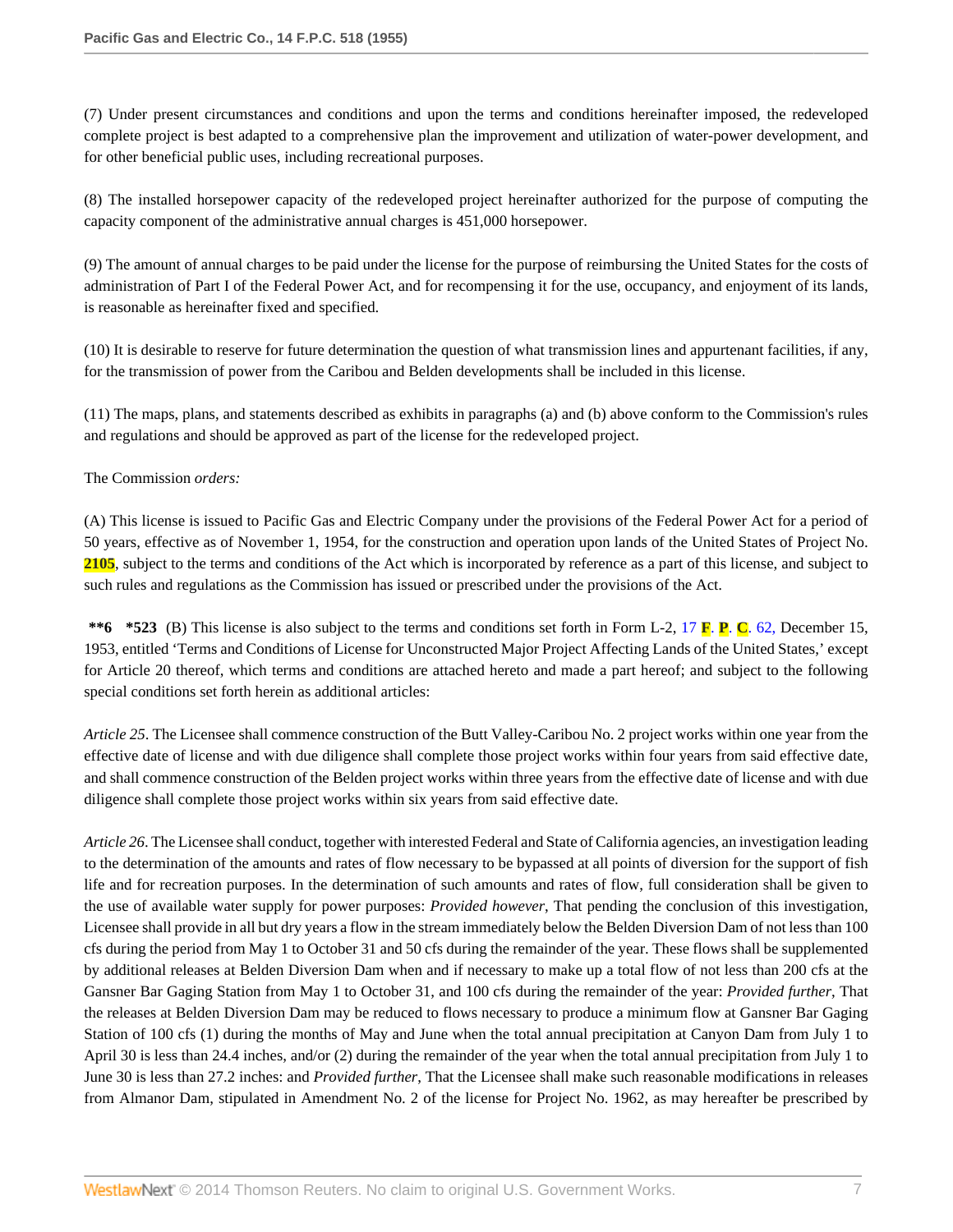the Commission upon the recommendation of the Secretary of the Interior and the State of California after completion of the investigation provided in Article 26.

*Article 27*. The Licensee shall not release directly into **North Fork** of **Feather River** or into any of its tributaries, debris and silt-laden water from any gravel-washing activities connected with project construction.

*Article 28*. The Licensee shall install at diversion structures such fish screens as may be prescribed by the Commission upon the recommendation of the Secretary of the Interior and the California Department of Fish and Game. Licensee shall also construct, maintain, and operate such other protective devices and comply with such reasonable modifications of the project structure and operation in the interest of fish and wildlife conservation as may be hereafter prescribed by the Commission upon the recommendations of the Secretary of the Interior, the Department of Agriculture, and the State of California.

**\*\*7** *Article 29*. The Licensee shall conduct the normal operation of its power plants so as to avoid the sudden release of large flows into channels (other than those used as forebays and afterbays) normally carrying reduced flows **\*524** where the control of such large flows by Licensee is reasonably possible. In the event emergency releases are required, Licensee shall endeavor to avoid changes in stream stages which will endanger life, health and property, and which will be detrimental to the fish life in the stream.

*Article 30*. The Licensee shall construct the Butt Valley-Caribou transmission line along the east side of Butt Valley reservoir on a location mutually agreeable to the Regional Forester or his representative and the Licensee.

*Article 31*. The Licensee shall file Supplemental Exhibit F, detail statement of project lands; and shall file for approval in accordance with the Commission's rules and regulations revised Exhibit K, detail maps of project area and project boundary, to reflect the consolidated land status of the project, such exhibits to be filed within three years of the effective date of this license.

*Article 32*. The Commission expressly reserves the right to determine at a later date the question of what transmission lines and appurtenant facilities, if any, for the transmission of power from the Caribou and Belden developments shall be covered in this license and included as part of the project works and to insert in the license any reasonable conditions relating thereto.

*Article 33*. The actual legitimate original cost, estimated where not known, and the accrued depreciation of the parts of the project completed prior to the effective date of license shall be determined by the Commission as of such effective date, in accordance with the Act, and the rules and regulations of the Commission, and such cost less such accrued depreciation, so determined, shall be the net investment in the project as of such effective date.

*Article 34*. The actual legitimate original cost of the parts of the project to be completed after the effective date of the license, and of any addition to or betterment of the project, shall be determined by the Commission in accordance with the Act and rules and regulations of the Commission thereunder.

*Article 35*. The Licensee shall pay to the United States the following annual charges:

(i) For the purpose of reimbursing the United States for the costs of administration of Part I of the Act, one (1) cent per horsepower on the authorized installed capacity (451,000 horsepower) plus two and one-half (2 1/2) cents per 1,000 kilowatthours of gross energy generated by the project during each calendar year for which the charge is made;

(ii) For the purpose of recompensing the United States for the use, occupancy, and enjoyment of its lands, exclusive of those used for transmission line rights-of-way, \$2,931.22;

(iii) For the purpose of recompensing the United States for the use, occupancy, and enjoyment of its lands for transmission line rights-of-way only, \$259.04;